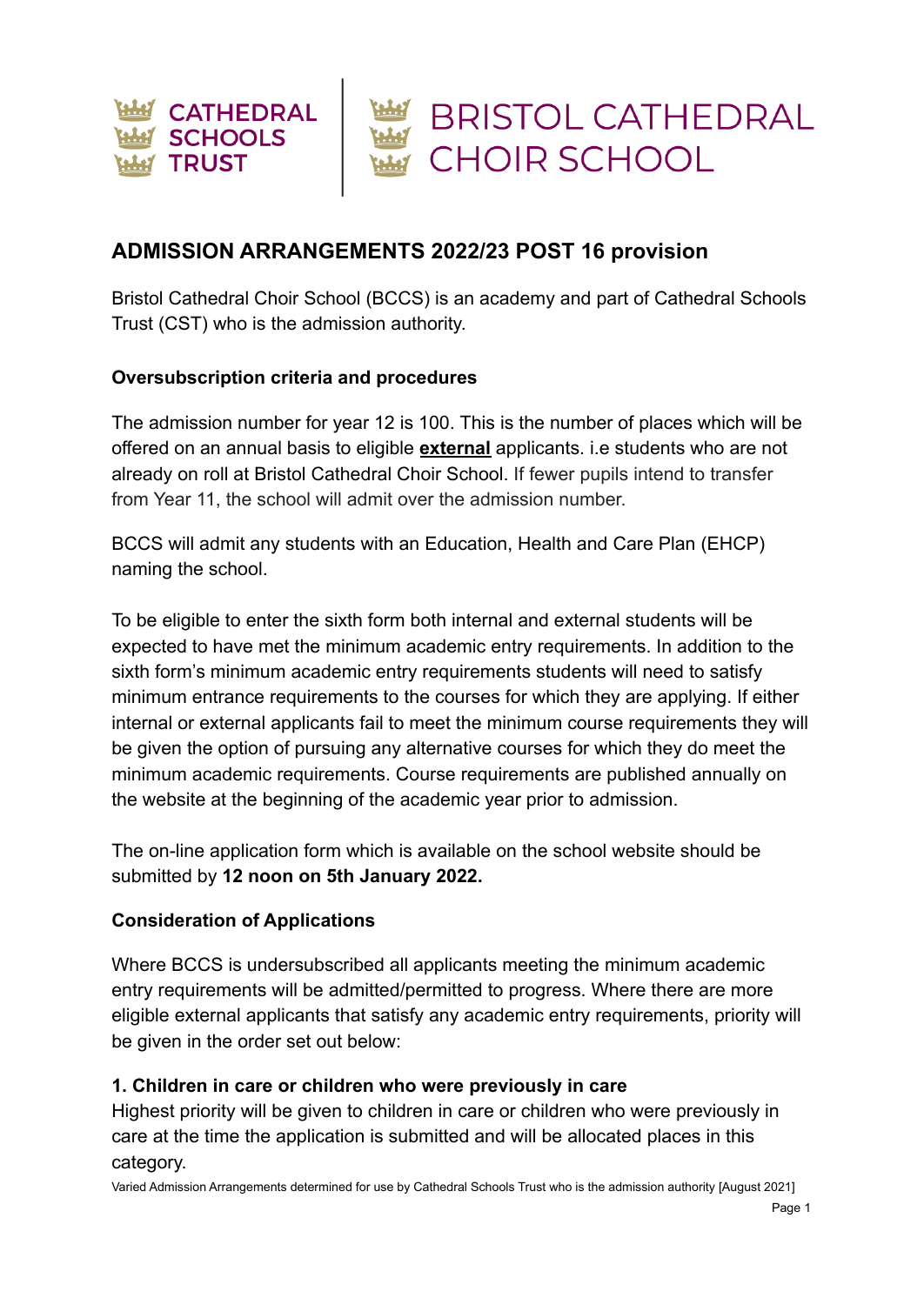i.To a Local Authority in England and immediately after being in care who became subject to an adoption, child arrangement order, or special guardianship order.

ii.Those children who appear (to the admission authority) to have been in state care outside of England and ceased to be in state care as a result of being adopted.

Previously looked after children are children who were looked after but ceased to be so because they were adopted (or became subject to a child arrangements order or special guardianship order).

Children in Care and Children Previously in Care are defined as;

i. Children in care are children who are in the care of a local authority or provided with accommodation by that authority under section 22 of the Children Act 1989. [1989 Children's Act](https://www.legislation.gov.uk/ukpga/1989/41/contents)

ii. In relation to school admissions legislation a 'looked after child' is a child in public care at the time of application to a school. Applicants can provide evidence demonstrating their child was previously in care to an institution acting as a Local Authority, or an organisation that supports the best interests of the community/child. In the case of previously looked after children, admission authorities may request a copy of the adoption order, child arrangements order or special guardianship order and a letter from the local authority that last looked after the child, confirming that they were looked after immediately prior to that order being made, or such evidence that demonstrates a child was in state care outside of England prior to being adopted.

### **2. Siblings**

Next, children who, on the date of admission, will have a sibling on roll at Bristol Cathedral Choir School (11-16 provision).

A sibling is defined as a natural brother or sister, or a half brother or sister, or a legally adopted brother or sister or half-brother or sister, or step brother or sister who will be living with them permanently at the same address. Step brothers/sisters are defined as children who are not necessarily related biologically (including foster children) but are living in the same household for the majority of the time at the address the admission authority considers to be the address of the child for whom the application is made.

For the avoidance of doubt this does not include cousins, other family members, friends, or siblings in the BCCS 6th Form (Post 16). The admission authority may require proof of relationship and/or proof of residence. The applicant's address is not taken into consideration under this criterion.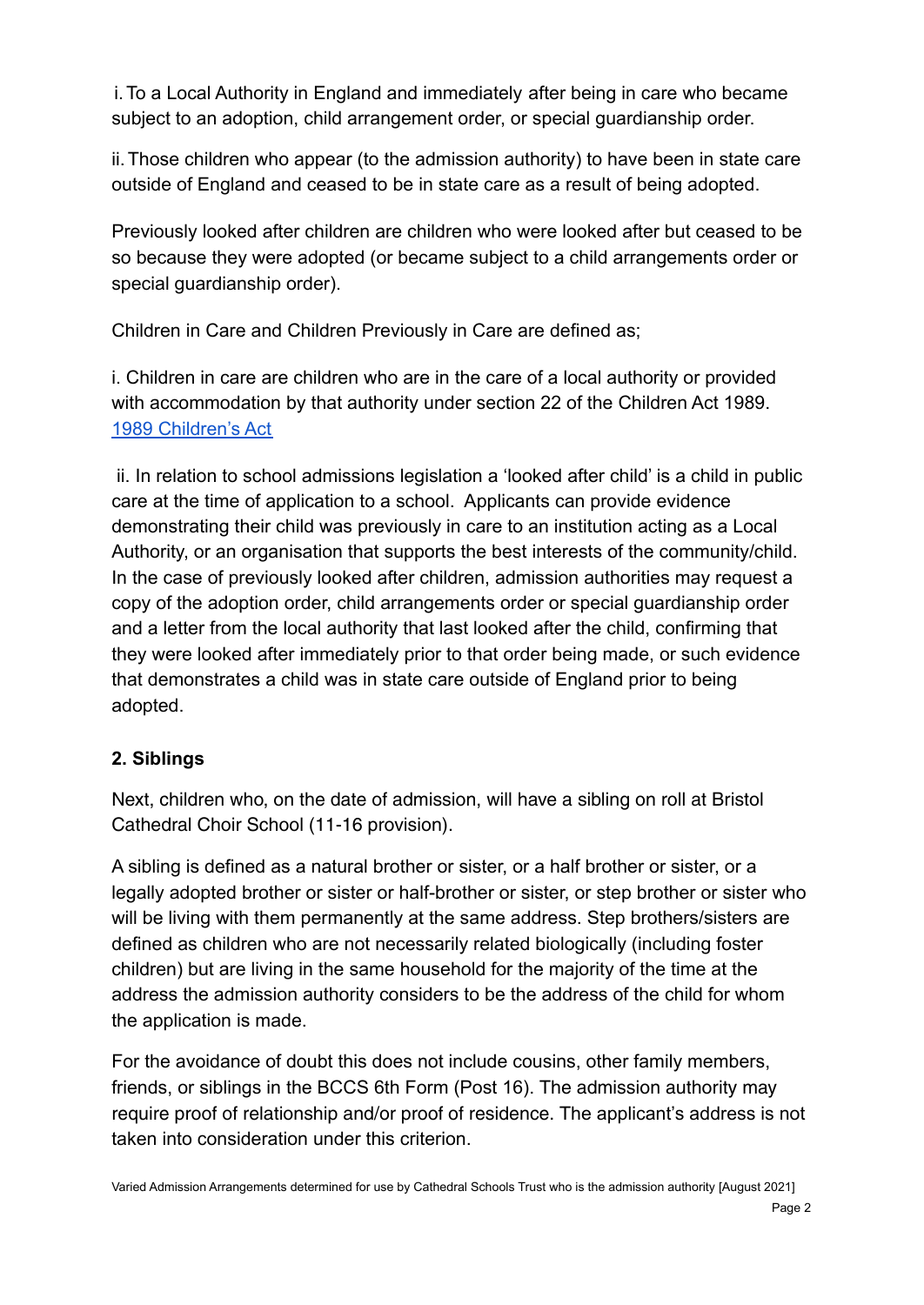### **3. Children of Staff**

Next, children who are sons / daughters of serving employees of Bristol Cathedral Choir School. This will include all teaching and non-teaching staff who have;

- a. been employed permanently at the school for two or more years at the time at which the application for admission to the school is made, or:
- b. where the member of staff is recruited to fill a vacant post for which there is a demonstrable skill shortage.

For the avoidance of doubt, the applicant's address is not taken into consideration under this criterion. Parents applying for a place under this criterion should complete and submit the [Staff Supplementary Information Form](https://drive.google.com/file/d/1FmikYBUNy_LuD7my3XiF6QvuQym00XCD/view?usp=sharing) by **12 noon on 5th January 2022.**

# **4. Other children living in Bristol local authority postcode areas BS1 to BS16**

For other children not falling into any of the above categories, random allocation i.e the drawing of lots, will be used to decide the remainder of the places for children living in any of the following Bristol Local Authority postcode areas BS1 to BS16. This process will be overseen by an independent body.

# **5. Other children not living in Bristol local authority postcode areas BS1 to BS16**

In the event of any places still available these will be allocated by random allocation i.e the drawing of lots, to other children living outside of the above postcode areas. This process will be overseen by an independent body. Note: applicants living in South Gloucestershire Local Authority whose postcode is BS15 or BS16 will be included in this category.

### **Tiebreak**

If in categories [1-5] above a tie-break is necessary to determine which child is admitted, random allocation will be used to decide who will be admitted and this process will be overseen by an independent body.

### **Applicant's Home address:**

A child's permanent home address, where he or she resides with a person with parental responsibility, or with a parent (as defined in Section 576 of the Education Act 1996). It is the address where the child spends the majority of the time. Documentary evidence may be required to confirm a child's home address.

The Admission Authority will not accept more than one address as the child's home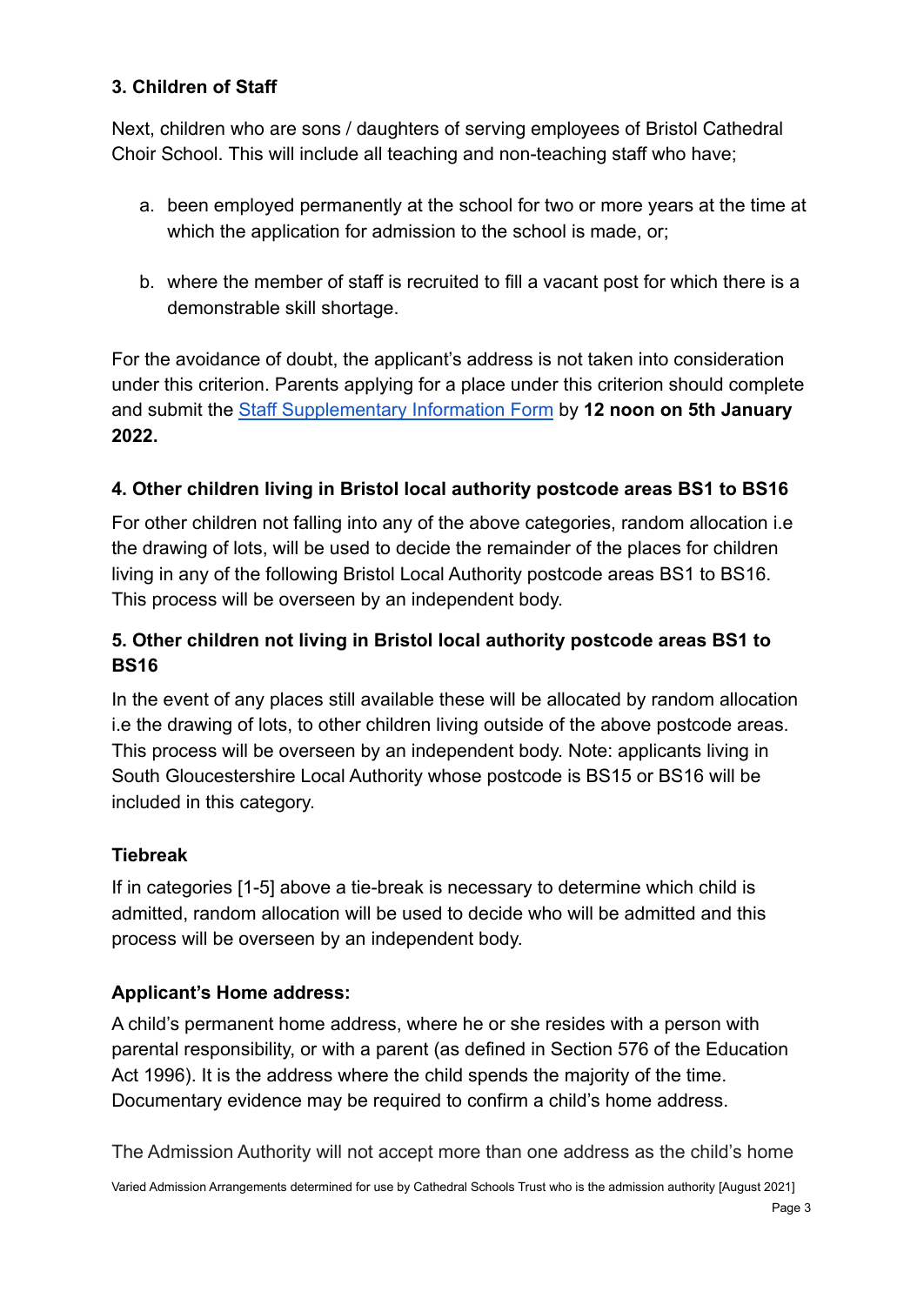address. Where a child regularly lives at more than one address the Admission Authority will have to reach a conclusion about which should be counted as the main address when allocating places, taking relevant evidence into account. Normally this will be the address where the child is registered with a medical GP. Where parents or carers are living separately and do not agree on the child's home address, they are urged to reach an agreement. If this does not happen evidence may be required by providing court documents or other legally binding documentation such a sworn affidavit confirming where the child resides for the majority of the school week. Where satisfactory evidence cannot be provided, the Admission Authority will determine the address to be used for allocating a school place.

For the avoidance of doubt, In categories [1-3] above, the applicant's address is not taken into consideration to determine whether a child meets these criteria.

#### **Late Applications**

All applications received by the admission authority after the closing date will be considered as late applications. Late applications will be considered after those received on time and will be considered after GCSE results day. If, following consideration of all applicants the school is oversubscribed, parents may request that their child is placed on the school's waiting list.

### **Admission of children outside normal age group**

Children are normally educated in school with others of their age group; however, in exceptional circumstances parents/carers may request that their child is admitted to a year group outside their normal age range, for instance where the child is gifted or talented or where a child has suffered from particular social or medical issues impacting his or her schooling. All such requests will be considered on their merits and either be agreed or refused, on that basis. If a request is refused, the child will still be considered for admission to their normal age group.

The process for requesting such an admission is as follows:

With the application, parents should complete the form below to request that the child is admitted to another year group, and the reasons for that request;

#### [Form to request an out of year group admission](https://drive.google.com/file/d/1XG5yIQIxQ2gJfW8uT_SSn5z44U8Gx5fq/view?usp=sharing)

Completed forms should be sent to the Admissions Officer, Cathedral Schools Trust, College Square, Bristol, BS1 5TS or via email to: [admissions@cathedralschoolstrust.org](mailto:admissions@cathedralschoolstrust.org)

Parents will submit any evidence in support of their case with the application, for instance from a medical practitioner, head teacher etc. Some of the evidence a parent might submit could include:

● Information about the child's academic, social and emotional development;